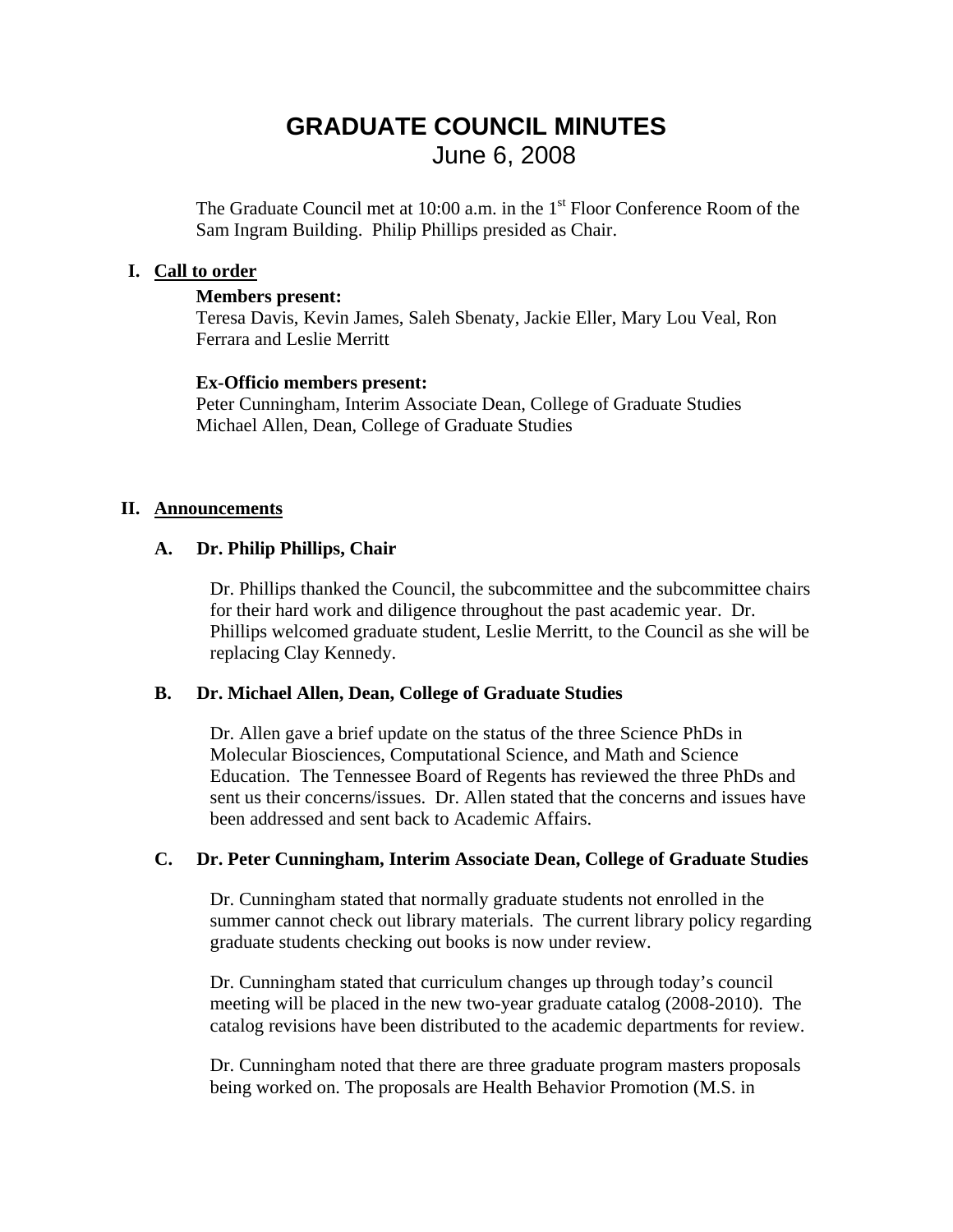Teaching Physical Education), Horse Science-Leisure and Sport Management, and Information Systems to be reviewed this month.

Dr. Cunningham also noted that there are two new PhDs in the works. The feasibility study has been completed for the PhD in Education-Teaching and Learning. The feasibility study for the PhD in Psychology has begun.

### **III. Approval of minutes from last meeting—April 30, 2008**

 *A motion was made to accept the minutes of the April 30, 2008 meeting. The motion was seconded and passed.* 

### **IV. Sub-Committee Reports**

### **A. Graduate Faculty and Curriculum Review Dr. Mary Lou Veal, Chair**

- Dr. Veal noted that in reviewing the curriculum changes, the most common delays were due to instructions not being followed completely in order to meet all the criteria and the departments not differentiating between the Masters and PhD level for dual-listed courses. It is important to complete and submit all pertinent forms in a timely fashion so that the effective date to begin the curriculum change can be met.
- Consent Calendar attached
- *A motion was made to accept the consent calendar. The motion was seconded and carried.*

### **B. Student Affairs and Travel Dr. Kevin James, Chair**

• Dr. James reported the Graduate Program Enhancement Budget now has a remaining balance of \$0.45.

### **C. Policies and Procedures Dr. Jane Williams, Chair**

• No report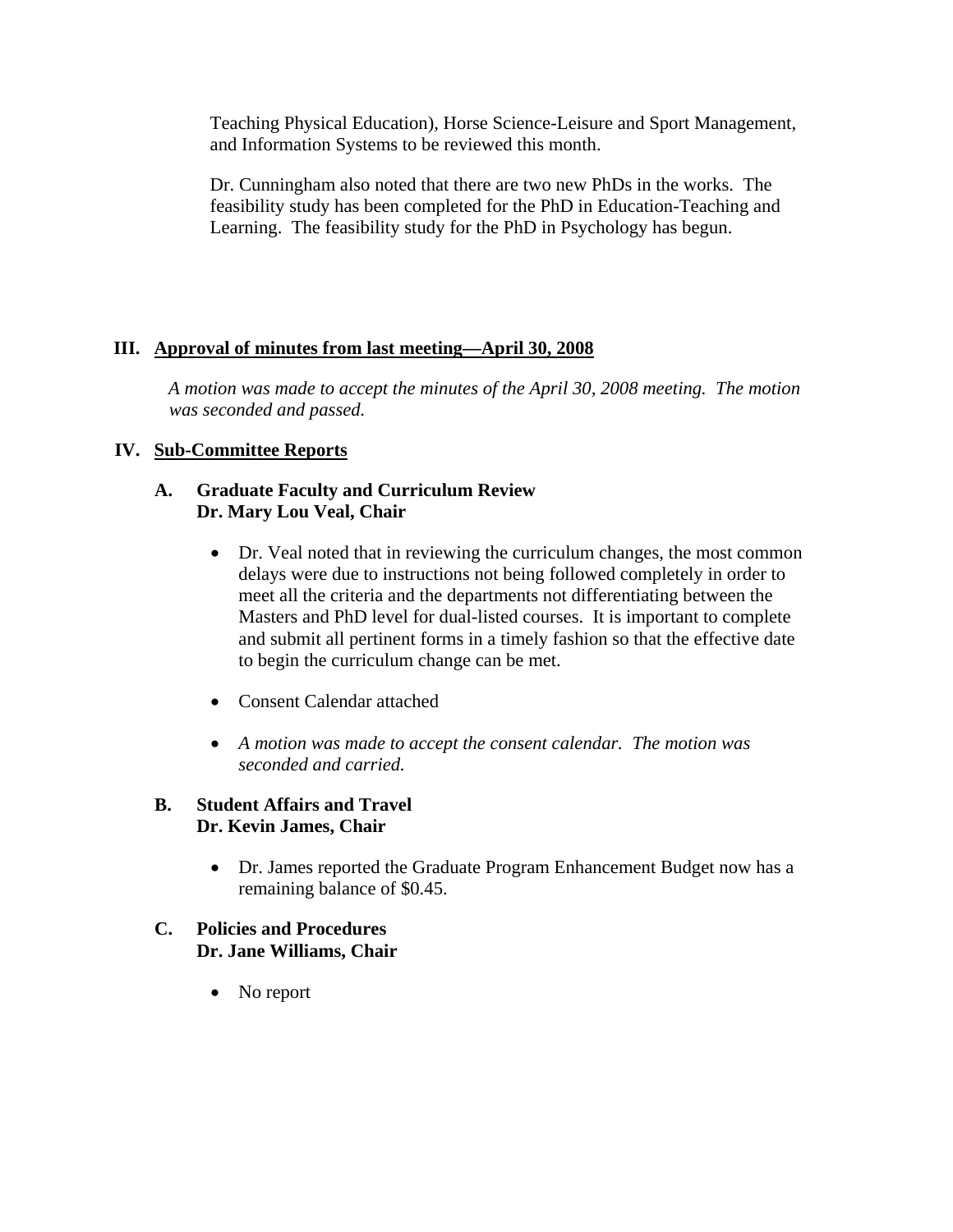### **D. Graduate Program Review Dr. Teresa Davis, Chair**

• Dr. Davis noted the external review follow-up meeting for the Masters and PhD in English was held last week.

### **E. Catalog Committee Dr. Jackie Eller, Chair**

• Dr. Cunningham stated that the 2008-2010 graduate catalog is expected to be distributed two weeks prior to the beginning of the Fall semester.

### **V. Old Business**

• Graduate Assistant Policy- Contract Period Revisions

In an effort to clarify the policy regarding Graduate Assistantship contract periods, Dr. Cunningham suggested revising the wording of MTSU Policy NO: IV:07:12. Currently, under section IV-Contract Period of the policy, it reads: *Should a student choose to pursue additional graduate degrees, he or she will have renewed eligibility for assistantship with the beginning of each degree of a higher level. A student is not normally eligible for a Graduate Assistantship when pursuing a second degree at the same level at which they previously held a Graduate Assistantship.* The Graduate Council voted in favor of revising the wording from the afore mentioned text to read as follows: *Students who have completed one degree while holding a Graduate Assistantship, and who are accepted into a second graduate degree program are eligible to apply for another Graduate Assistantship.*  The suggested revision will be sent to the Provost's office.

### **VI. New Business**

• Academic Standards regarding Retention, Probation, and Suspension (pg 44) of current catalog)

The current policy is stated as follows: *A graduate student whose cumulative graduate GPA is less than 3.00 will be placed on academic probation for the subsequent term…If the student fails to attain the required GPA at the close of the third semester of probation, the student will be suspended automatically*. Dr. Cunningham noted that the suspension policy may be viewed as harsh because with the current setup in the Banner system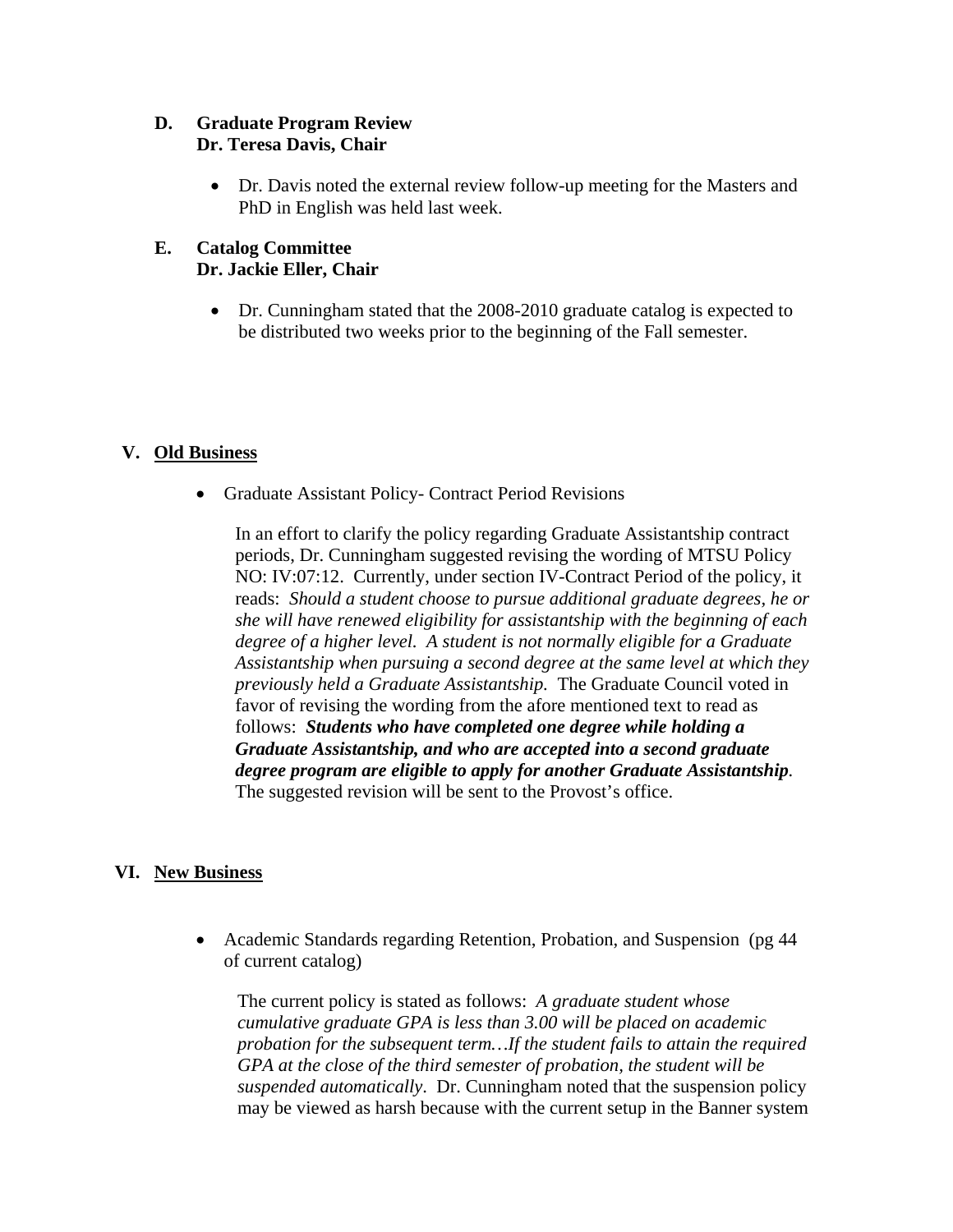a student may be suspended after only completing nine hours. This matter will be discussed and handled in the Deans' Council.

Dr. Phillips closed by noting that this is the last scheduled Council meeting of the academic year. Dr. Phillips thanked the Council and expressed his pleasure in working with all the members. Dr. Jackie Eller will be the Chair of the Graduate Council for the 2008-2009 academic year.

There being no further business the meeting was adjourned.

Minutes submitted by: Melissa Hawkins, Recording Secretary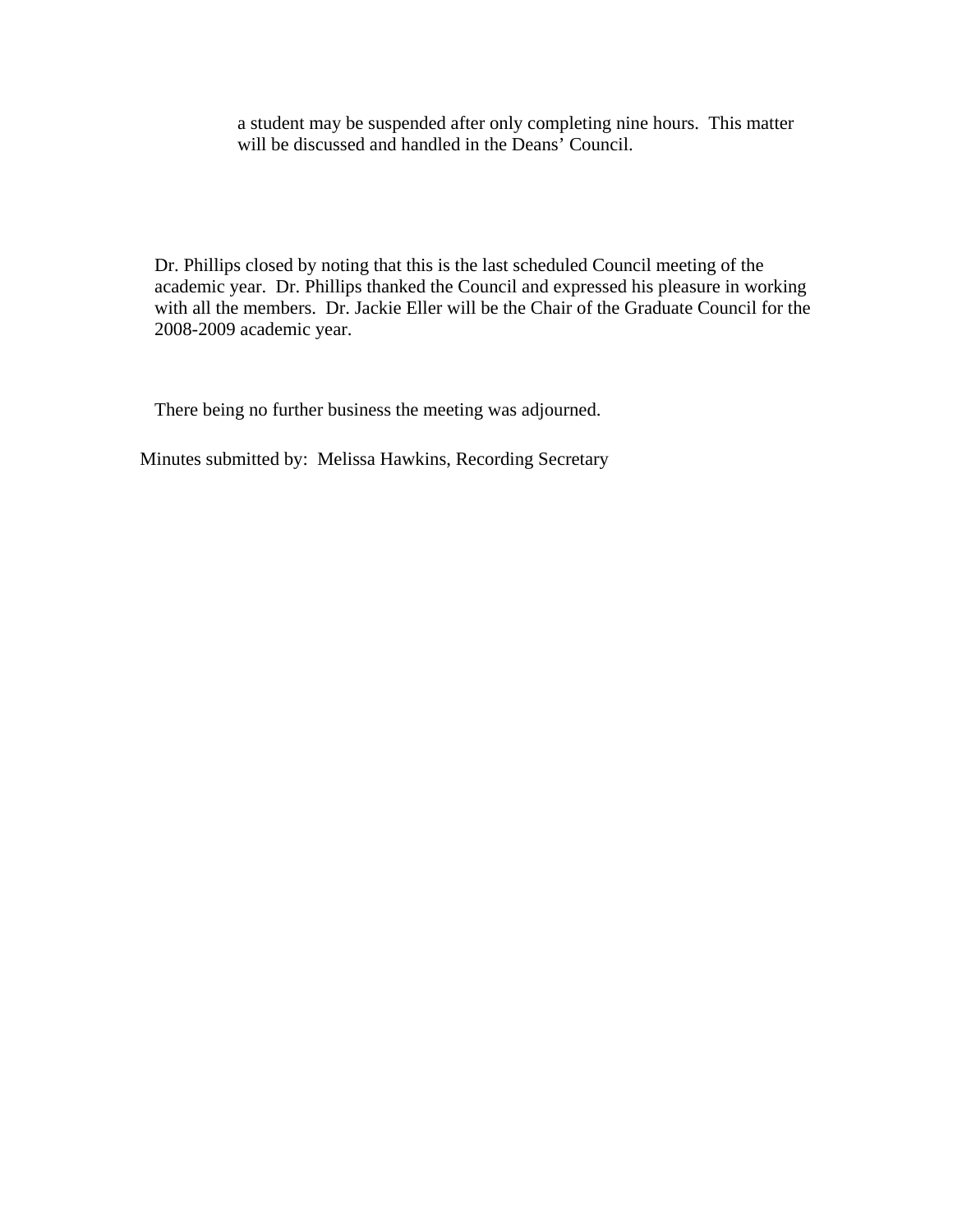### **Graduate Council – Consent Calendar June 6, 2008 Graduate Faculty Membership**

### **Associate**

Sandra Benson / Accounting Leigh Anne Clark / Management and Marketing W. Randy Clark / Management and Marketing Amy Hennington / Computer Information Systems Amy Huff / Nursing C. Daniel Prather / Aerospace Cliff Welborn / Management and Marketing Justyna Kostkowska / English

### **Full Reappointment**

James Calder / Elementary and Special Education Jackie Gilbert / Management and Marketing John Mullane / Management and Marketing Catherine Stogner / Human Sciences Joe Thomas / Management and Marketing

### **Doctoral Initial**

Dorothy Craig / Educational Leadership Richard Farley / Health and Human Performance

### **Doctoral Reappointment**

Bichaka Fayissa / Economics and Finance Jeffrey Walck / Biology

# **Curriculum Changes**

# *Literacy Studies*

### **Change in Admission to Program (Major)**

Changes in admission requirements for Ph.D. in Literacy Studies, effective Fall 2008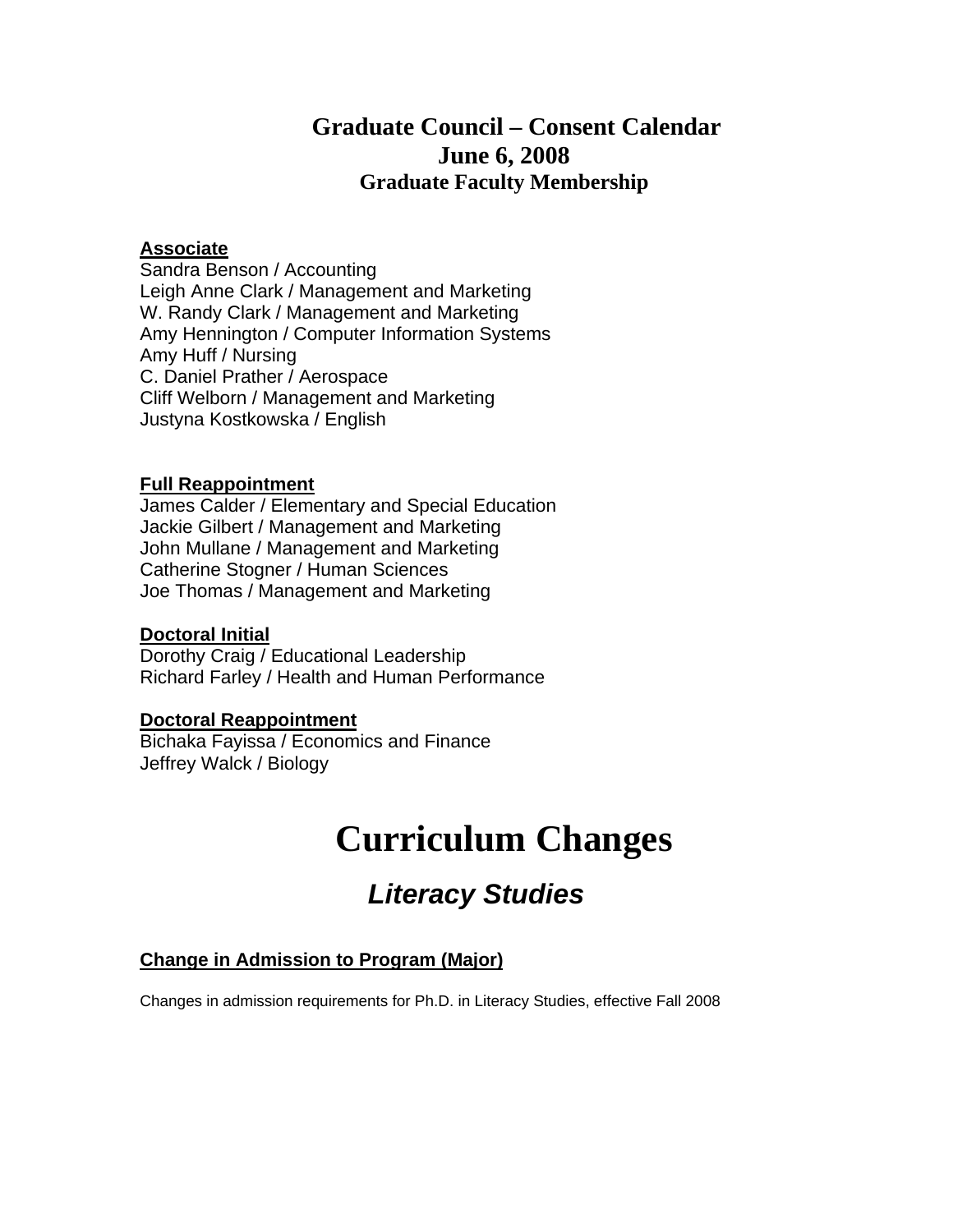### *Elementary and Special Education*

### **Proposed New Course(s)**

Fall 2008

ELED 6370 Education and Ethno-Cultural Diversity, 3 credit hours, effective

#### **Other**

Substantive Curriculum Modification in M.Ed.-Curriculum and Instruction, effective Fall 2008

### *Economics and Finance*

### **Other**

ECON 6100 Mathematical Methods for Economists, 3 credit hours, effective Fall 2008 **Change wording in catalog description** 

### **Proposed New Course(s)**

ECON 6105 Advanced Mathematical Methods for Economists, 3 credit hours, effective Fall 2008

### **Course Number/Title Change**

| <b>ECON 7121</b>   | Change name of Seminar in Applied Microeconomic Theory to<br>Microeconomics III and change course number to ECON 7130, 3 credit<br>hours, effective Fall 2008 |
|--------------------|---------------------------------------------------------------------------------------------------------------------------------------------------------------|
| <b>ECON 7510</b>   | Change name of Theory and Analysis in Labor Economics and Industrial<br>Relations to Advanced Labor Economics I, 3 credit hours, effective Fall<br>2008       |
| <b>ECON 7630</b>   | Change name of Seminar in Applied Econometrics to Econometrics III, 3<br>credit hours, effective Fall 2008                                                    |
| ECON 7710/FIN 7710 | Change name of Topics in Advanced Financial Economics to Advanced<br>Financial Economics I, 3 credit hours, effective Fall 2008                               |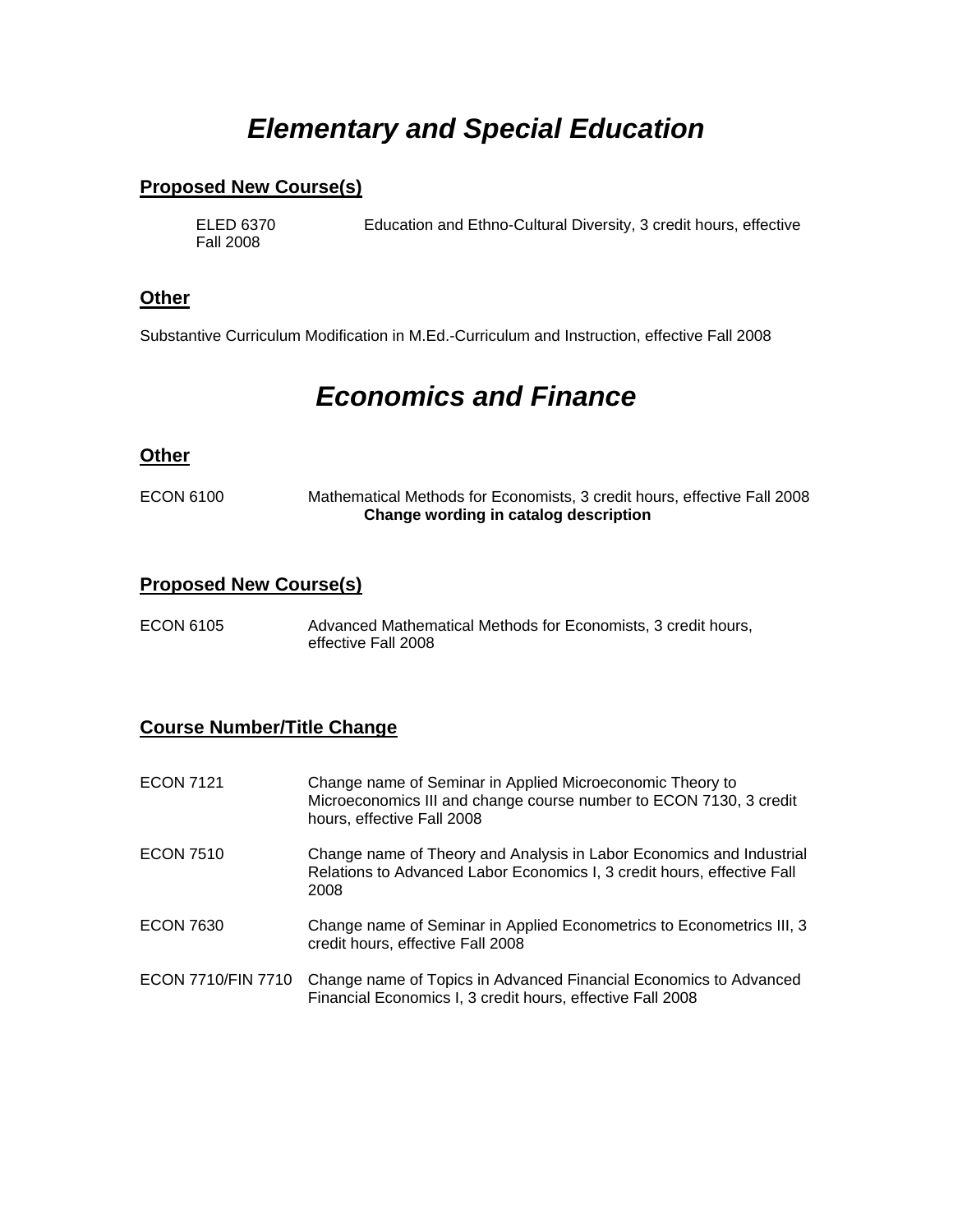## *English*

### **Course Number/Title Change**

| ENGL 6310/7310 | Change name of Studies in Popular Culture to Popular Culture Studies, 3<br>credit hours, effective Fall 2008                          |
|----------------|---------------------------------------------------------------------------------------------------------------------------------------|
| ENGL 6650/7650 | Change name of Special Topics in Popular Culture to Special Topics in<br>Popular Culture Studies, 3 credit hours, effective Fall 2008 |

### *Health and Human Performance*

### **Proposed New Course(s)**

EXSC 6850/7850 Physical Activity, Exercise, and Disease, 3 credit hours, effective Fall 2008

# *Sociology and Anthropology*

### **Course Number/Title Change**

- SOC 6660 Change name of Program Management and Evaluation to Program Evaluation, 3 credit hours, effective Spring 2009
- SOC 6545 Topics in Gender, 3 credit hours, effective Spring 2009

### *Regents Online Degree Program*

### **Proposal for New Concentration(s)**

To establish the new concentration of **Training and Development** with specializations in Distance Training and On-site Training for the Regents Online Degree Program (RODP) Master of Professional Studies, effective Fall 2008.

PRST 5410/6410/7410 Evaluation of Learning, 3 credit hours PRST 5420/6420/7420 Organizational Needs Analysis, 3 credit hours PRST 5430/6430/7430 Instructional Design for Electronic Training, 3 credit hours PRST 5440/6440/7440 Teaching Online, 3 credit hours PRST 5450/6450/7450 Computer-Based Instruction, 3 credit hours